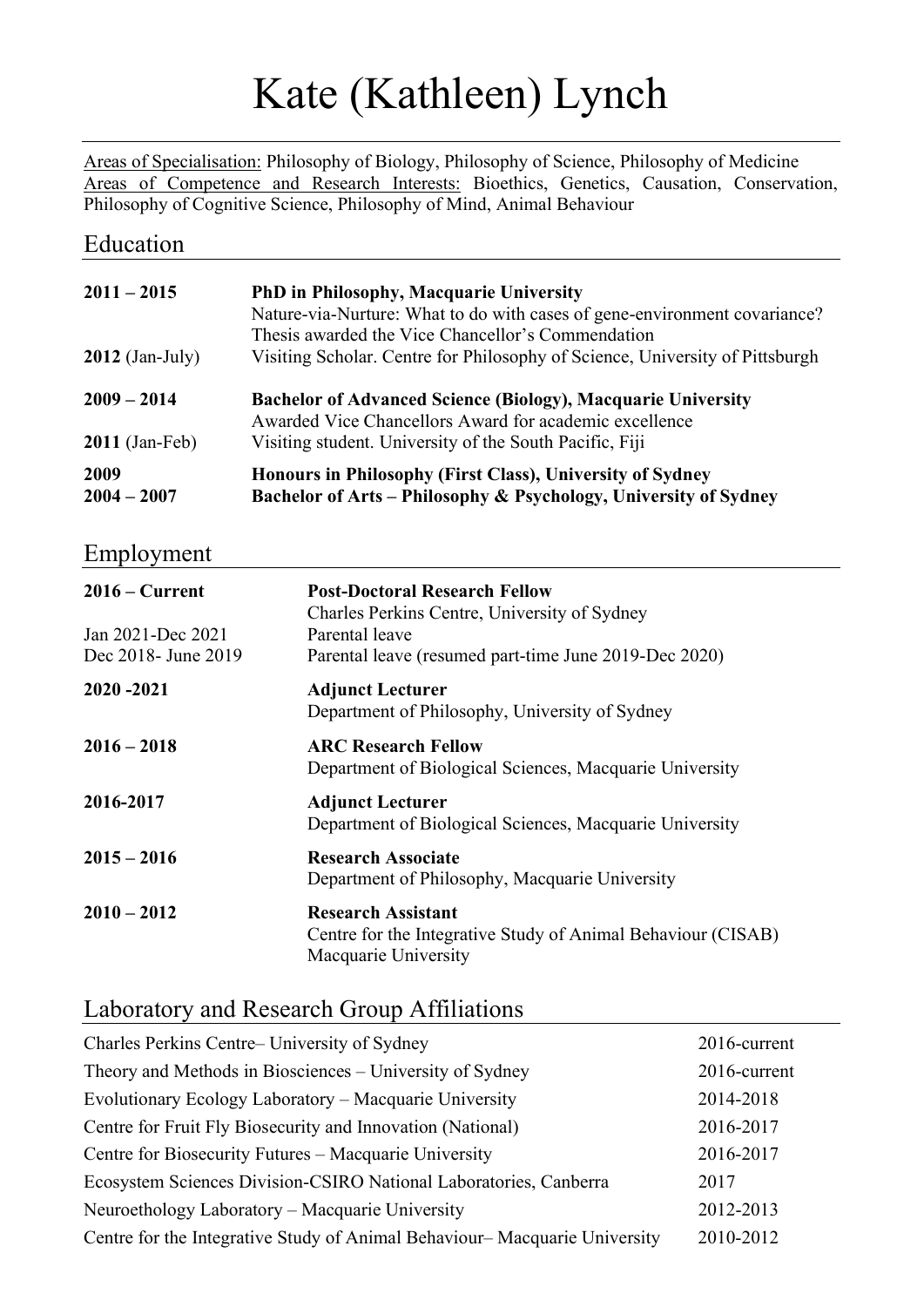- 2020 CASS Travel Award (AUD \$3,400.00) [Declined due to Covid-19 outbreak]
- 2017 Australian Academy of the Humanities Travel Award (AUD \$4,000.00)
- 2016 Templeton Foundation, Genetics and Human Agency Project (USD: \$321,607.00 total project). Co-investigator with P. Griffiths and I. Dar-Nimrod.
- 2015 Macquarie University Departmental Travel Grant (AUD: \$2,681.00)
- 2013 Macquarie University Departmental Travel Grant (AUD: \$2,130.00)
- 2013 Genetics Society of Australia Student Travel Award (AUD: \$250.00)
- 2011 Macquarie University Post Graduate Research Fund (PGRF) Grant (AUD: \$5,000.00)
- 2011 Macquarie University Summer Research Scholarship (AUD: \$1,100.00)
- 2010 Macquarie University Summer Research Scholarship (AUD: \$1,100.00)
- 2010 Macquarie University Travel Grant (AUD: \$1,000.00)
- 2010 Australian Research Council Discovery Grant PhD Scholarship (Macquarie) (AUD:  $$78,750.00 - 3$  years full tuition and stipend)
- 2009 University of Sydney Honours Scholarship (AUD: \$5,000.00)
- 2008 Walter Reid Memorial Prize (Sydney) (AUD: \$500.00)

### Publications

#### Published / In Press

- 1. Kemp, D.J., Lynch, K.E. and St-Jean, S. (2022) Variation in the level of boldness behaviour across individuals, sexes, and strains of the guppy Poecilia reticulata" Marine and Freshwater Research
- 2. Dar-Nimrod, I., Kuntzman, R., MacNevin, G., Lynch, K.E., Woods, M., and Morandini, J. (2021) Genetic essentialism: The mediating role of essentialist biases on the relationship between genetic knowledge and the interpretations of genetic information. *European Journal of* Medical Genetics. 64(1), 104119.
- 3. Lynch, K.E. and Blumstein D.T. (2020) 'The hidden ethical costs of conservation' Science. 370 (6513), 179-180.
- 4. Lynch, K.E. and Blumstein D.T. (2020) 'Effective Conservation' Trends in Ecology and Evolution. 35(10), 857-859.
- 5. Lynch, K.E., Parke, E., O'Malley M. (2020) 'Microbiome causality: further reflections (a response to our commentators)' Biology and Philosophy, 35, 29.
- 6. Lynch, K.E. and Blumstein D.T. (2020) 'Conflicts and triage' Animal Sentience 4(27), 24
- 7. Blumstein, D.T. and Lynch, K.E. (2020) 'Innovative yes, but is it rewilding?' Animal Sentience 5(28), 8.
- 8. Lynch, K.E., Parke, E, O'Malley M. (2019) 'How causal are microbiomes? A comparison with the Helicobacter pylori explanation of ulcers.' Biology and Philosophy. 34, 62. Target article with 12 open peer commentaries
- 9. O'Neill, S.J., White, T.E., Lynch, K.E, and Kemp, D.J (2019) 'Male guppies differ in display rate but not diel pattern of display under daily light changes.' Behavioral Ecology and Sociobiology. 73: 157.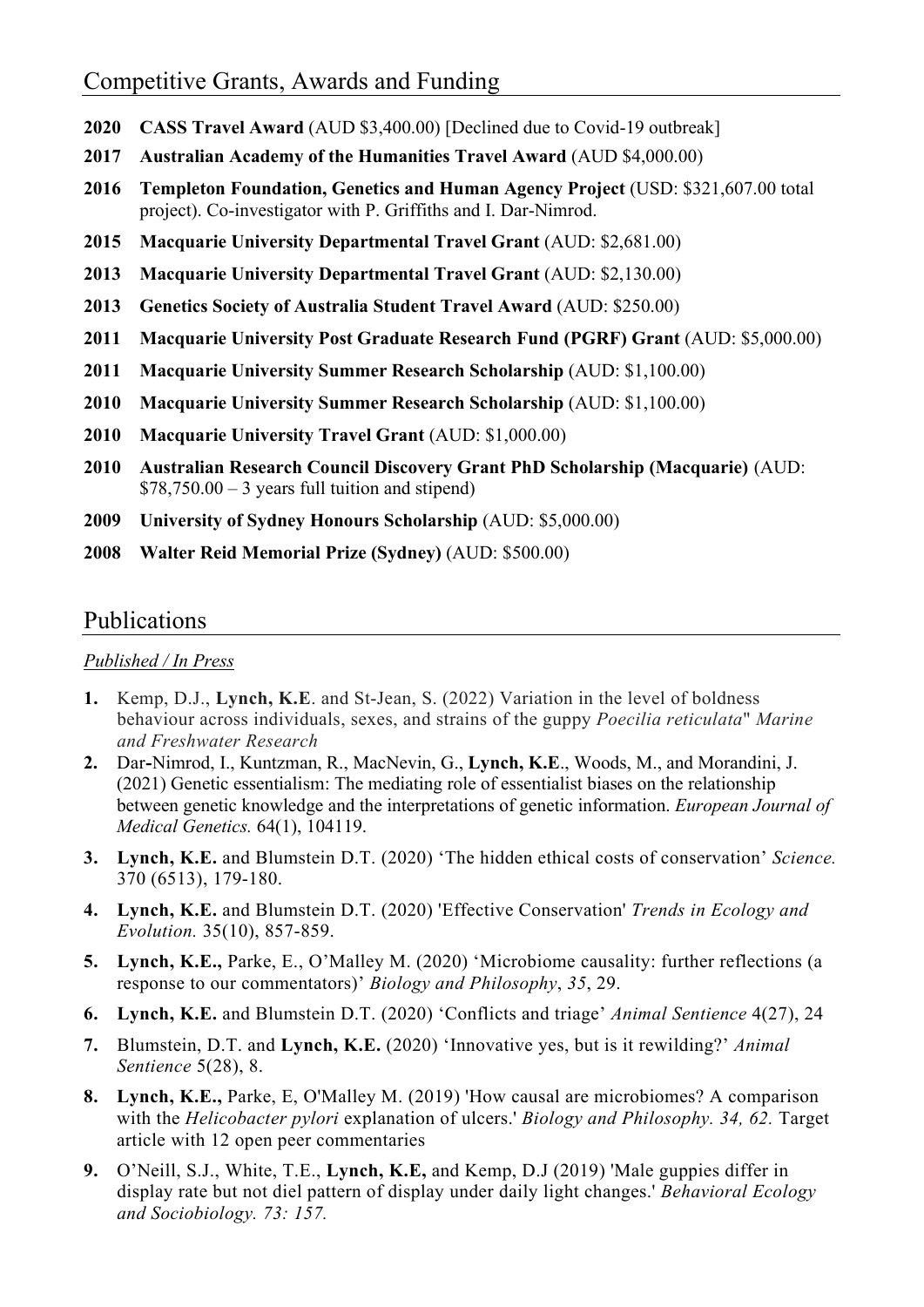- 10. Lynch, K.E. (2019) 'Why microbes not microbiomes are better causal explanations in gutbrain research.' Behaviour and Brain Sciences, 42, e76.
- 11. Lynch, K.E. (2019) 'Heritability.' In *Encyclopedia of Evolutionary Psychological Science*. DOI: https://doi.org/10.1007/978-3-319-16999-6\_2782-1
- 12. Lynch, K.E. (2019) 'Gut microbiome.' In Encyclopedia of Evolutionary Psychological Science, DOI: https://doi.org/10.1007/978-3-319-16999-6\_41-1
- 13. Dar-Nimrod, I., MacNevin, G., Godwin, A., Lynch, K.E., Magory Cohen, T., Morandini, J. (2019) 'Genetic literacy within a national Australian sample: comparisons with other diverse populations.' Public Health Genomics, 1-11.
- 14. Lynch, K.E., White, T.E., Kemp, D.J. (2019) 'The effect of long-term captive breeding upon adult thermal preference in the Queensland Fruit Fly (Bactrocera tryoni).' Journal of Thermal Biology, 78, 290-297.
- 15. Lynch, K.E., Morandini, J. Dar-Nimrod, I. Griffiths, P. (2018) 'Causal reasoning about genetics: Synthesis and future directions.' Behavior Genetics, 49(2):221-234.
- 16. Lynch, K.E. and Bourrat, P. (2017) 'Interpreting heritability causally.' Philosophy of Science, 84(1) 14-34.
- 17. Lynch, K.E. (2017) 'Heritability and causal reasoning.' Biology & Philosophy, 32(1) 25-49.
- 18. Lynch, K.E. (2016) 'Gene environment correlation.' *Encyclopaedia of Personality Differences*. Springer. DOI: 10.1007/978-3-319-28099-8\_1470-1
- 19. Lynch, K.E. and Kemp, D.J. (2014) 'Nature-via-nurture and unravelling causality in evolutionary genetics.' Trends in Ecology and Evolution, 29(1) 2-5.

#### In Preparation

- 20. Lynch, K.E. 'How a focus on intelligence has shaped the nature nurture debate'
- 21. Lynch, K.E., Blumstein D.T. A values approach to conservation biology.
- 22. Lynch, K.E. Defining the environment in gene-environment interplays.

## Conference and Workshop Presentations (\*Invited, †Refereed)

| 'How causal are microbiomes'                                                               |              |
|--------------------------------------------------------------------------------------------|--------------|
| 1. ERC IDEM Conference, Bordeaux, France (virtual event)                                   | June 2020†   |
| 2. Philosophy Seminar Series, University of NSW                                            |              |
| 3. The Future of Microbiome Research Conference, Sydney                                    | Nov $2018*$  |
| 'How a focus on intelligence has shaped the nature nurture debate'                         |              |
| 4. ISHPSSB, Oslo                                                                           | July 2019†   |
| 'Nature via nurture: Estimating gene-environment correlation and its impacts on evolution' |              |
| 5. Workshop on Culture and Cognition, CAVE, Macquarie University                           | Oct 2018*    |
| 6. Biological Sciences Seminar Series, Colorado State University                           | July 2018*   |
| 7. College of Natural and Agricultural Sciences, UC, Riverside                             | July 2018*   |
| 'Complex causation: Perceptions and reality' (with J. Morandini)                           |              |
| 8. Genetics and Human Agency AM, University Virginia                                       | July 2018*   |
| 'Inheriting environments'                                                                  |              |
| 9. Biological Sciences Seminar Series, Macquarie University                                | Sep 2017     |
| 'Causation, chance, coincidence, and accident in behaviour genetics'                       |              |
| Workshop on Chance, Coincidence and Accident, ANU<br>10.                                   | July $2017*$ |
|                                                                                            |              |

'Norms and natures: How ideas about the genetic basis and the ethical status of behaviours influence one another' (with J. Morandini, P. Griffiths and I. Dar-Nimrod)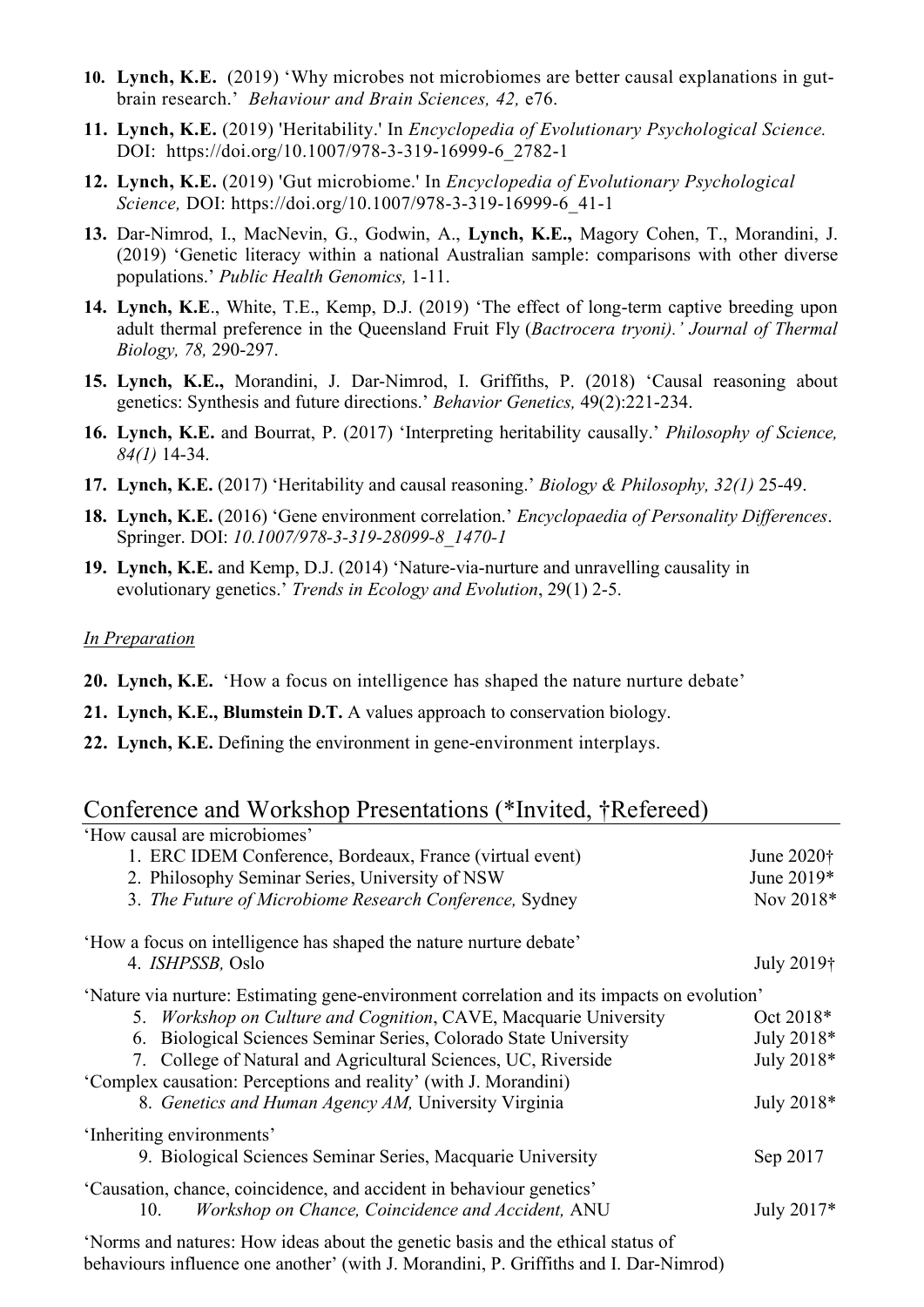| 11.<br>Genetics and Human Agency AM, University Virginia                                                                                                                                                                       | July 2017*              |
|--------------------------------------------------------------------------------------------------------------------------------------------------------------------------------------------------------------------------------|-------------------------|
| 'Using formal methods in the debate over heritability and causation'<br>Formal Methods for Philosophy of Science, University of Sydney<br>12.                                                                                  | Mar 2017*               |
| 'What happens when genes cause environments'<br>13.<br>Kenneth Meredith Garven Lecture & Symposium on Determinism,<br>University of Sydney                                                                                     | Dec 2016*               |
| 'The Baldwin Effect and the extended evolutionary synthesis'<br>14. Philosophy Seminar Series, Macquarie University<br>15. Genes to Geosciences Annual Conference, Macquarie University                                        | Sep 2016*<br>July 2016† |
| 'Estimating complex heritabilities'<br>16. ECR Biology Research Showcase, Macquarie University                                                                                                                                 | Sept 2016*              |
| 'Research frontiers in biology: Being on the front foot of science impact and<br>engagement' (With DJ. Kemp and M. Gillings)<br>17. Environmental Sciences Seminar Series, Macquarie University                                | Apr 2016*               |
| 'The Norm of Reaction and Causal Explanation'<br>18. HPS Seminar Series, The University of Sydney<br>19. Philosophy Seminar Series, ANU                                                                                        | Apr 2016*<br>Mar 2016*  |
| 'Interaction's ugly cousin: The impact of G-E covariance on causal<br>interpretations of heritability'<br>20. Causation in Biology Conference, University of Bristol,<br>21. Philosophy of Biology at Dolphin Beach Conference |                         |
| 'Heritability and the interventionist account of causation'<br>22. AAP Conference, Macquarie University                                                                                                                        | July 2015†              |
| 'Heritability and the concepts of 'gene' and 'environment' (With P. Bourrat)<br>23. AAP Conference, ANU                                                                                                                        | July 2014†              |
| 'Epigenetics and heritability'<br>24. Sydney- Australian National University (S-ANU) workshop                                                                                                                                  | Mar 2014                |
| 'Evidence for sources of phenotypic variance and the consequences for evolutionary prediction'<br>25. 7th Munich-Sydney-Tilburg Philosophy of Science Conference:<br>Evolutionary Thinking, University of Sydney               | Mar $2014$ †            |
| 'A re-revised model of phenotypic variance'<br>26. AAP Conference, University of Auckland                                                                                                                                      | Dec 2013†               |
| 'decomposing causal intuitions about gene-environment covariance'<br>27. Workshop on Causation in Science and Metaphysics,<br>Macquarie University                                                                             | <b>July 2012</b>        |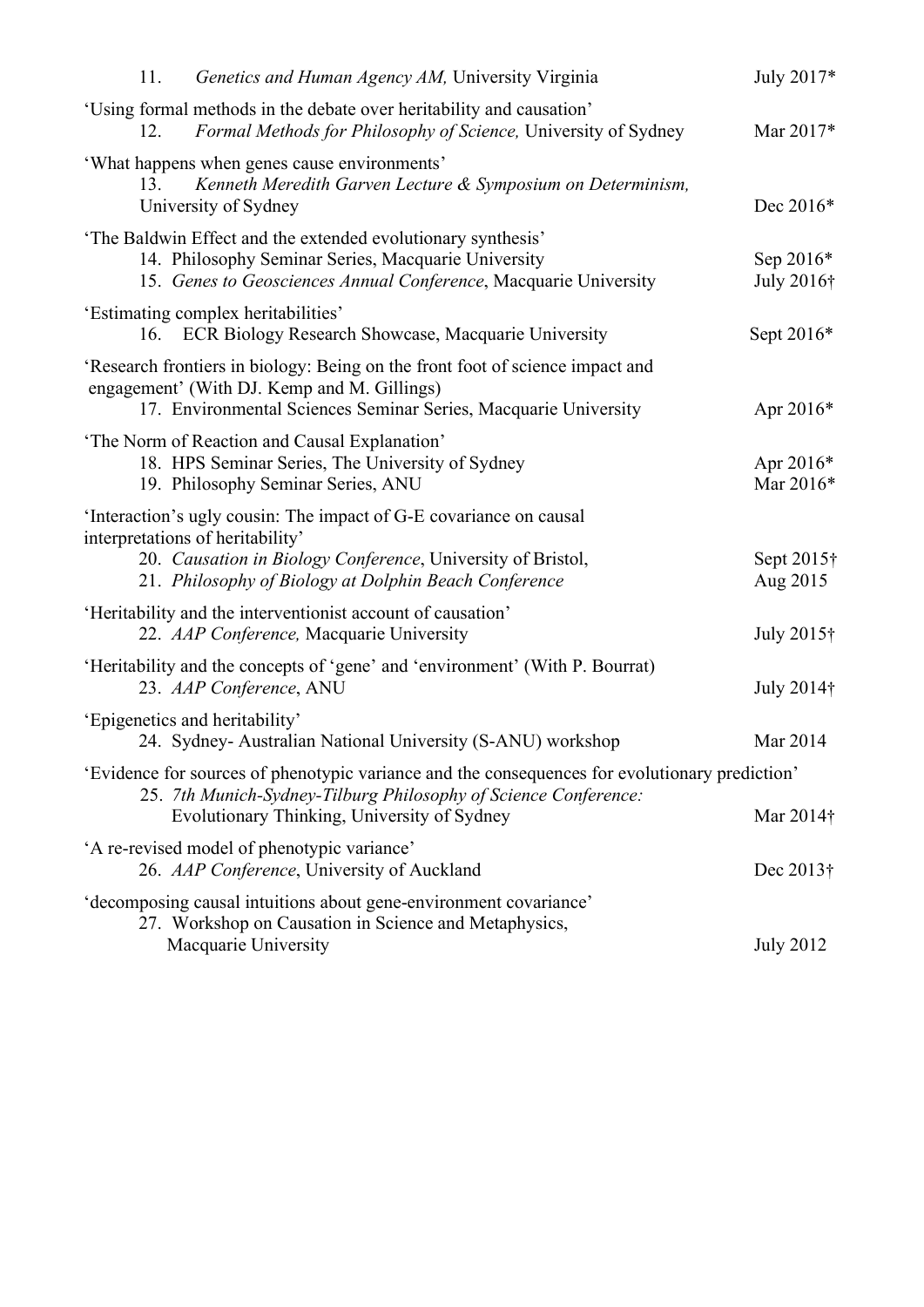## Teaching Experience

#### Department of Philosophy, University of Sydney

- 2021 Course convenor, lecturer and tutor: PHIL3677: Philosophy of Medicine
- 2020 Course convenor, lecturer and tutor: PHIL3677: Philosophy of Medicine\*
- 2017 Guest Lecturer: PHL2677: How Biology Matters to Philosophy
- \*Received student nominated teaching commendation

#### School of Medicine, University of Sydney

2020 Online coordinator & tutor: OLET1508: Health Challenges: Evolution, Health and Disease

#### Faculty of Science, University of Sydney

- 2021 Guest presenter on interdisciplinary panel: AVBS 388: What is evidence?
- 2020 Guest presenter on interdisciplinary panel: HPSC/GEGE/IMPA/BIOL388: Interdisciplinary Project, Society and Disease

#### Department of Biological Sciences, Macquarie University

- 2017 Course Co-convenor and Lecturer: BIOL334: Conservation Genetics Guest Lecturer: BIOL188/388: Advanced Biology
- 2016 Lecturer: BIOL334: Conservation Genetics Guest Lecturer: BIOL 188/388: Advanced Biology
- 2015 Tutor / Demonstrator: BIOL334: Conservation Genetics Individual Tutor (Disability Services): BBE200: Animal Behaviour; BIOL 260: The Science of Sex; BIOL 334: Conservation Genetics
- 2014 Tutor / Demonstrator: BIOL334: Conservation Genetics; BIOL115: The Thread of Life Individual Tutor (Disability Services): BIOL206: Genetics; BIOL257: Neurophysiology; BIOL115: The Thread of Life; BIOL108: Human Biology
- 2013 Tutor / Demonstrator: BIOL334: Conservation Genetics; BIOL115: The Thread of Life
- 2012 Tutor / Demonstrator: BIOL115: The Thread of Life; BIOL 208: Animal Structure & Function

#### Department of Philosophy, Macquarie University

- 2014 Tutor / Demonstrator: PHL131: Mind, Meaning and Metaphysics Individual Tutor (Disability Services & Indigenous Tutorial Assistance Scheme): PHIL 137: Critical Thinking; PHIL 262: Body & Mind; PHIL 249: Biology Mind & Culture OUA Development Officer & Online tutor: PHI220: Body and Mind
- 2013 OUA Development Officer & Online tutor: PHI310: Philosophy & Cognitive Science
- 2011 Tutor / Demonstrator: PHL137: Critical Thinking

#### Student Supervision

- 2022 PhD student (co-supervisor) -Si Qiao Ding, University of Sydney
- 2017-2021 PhD student (co-supervisor) –Samuel O'Neill, Macquarie University
- 2014 Summer research intern –Samantha St Jean, Macquarie University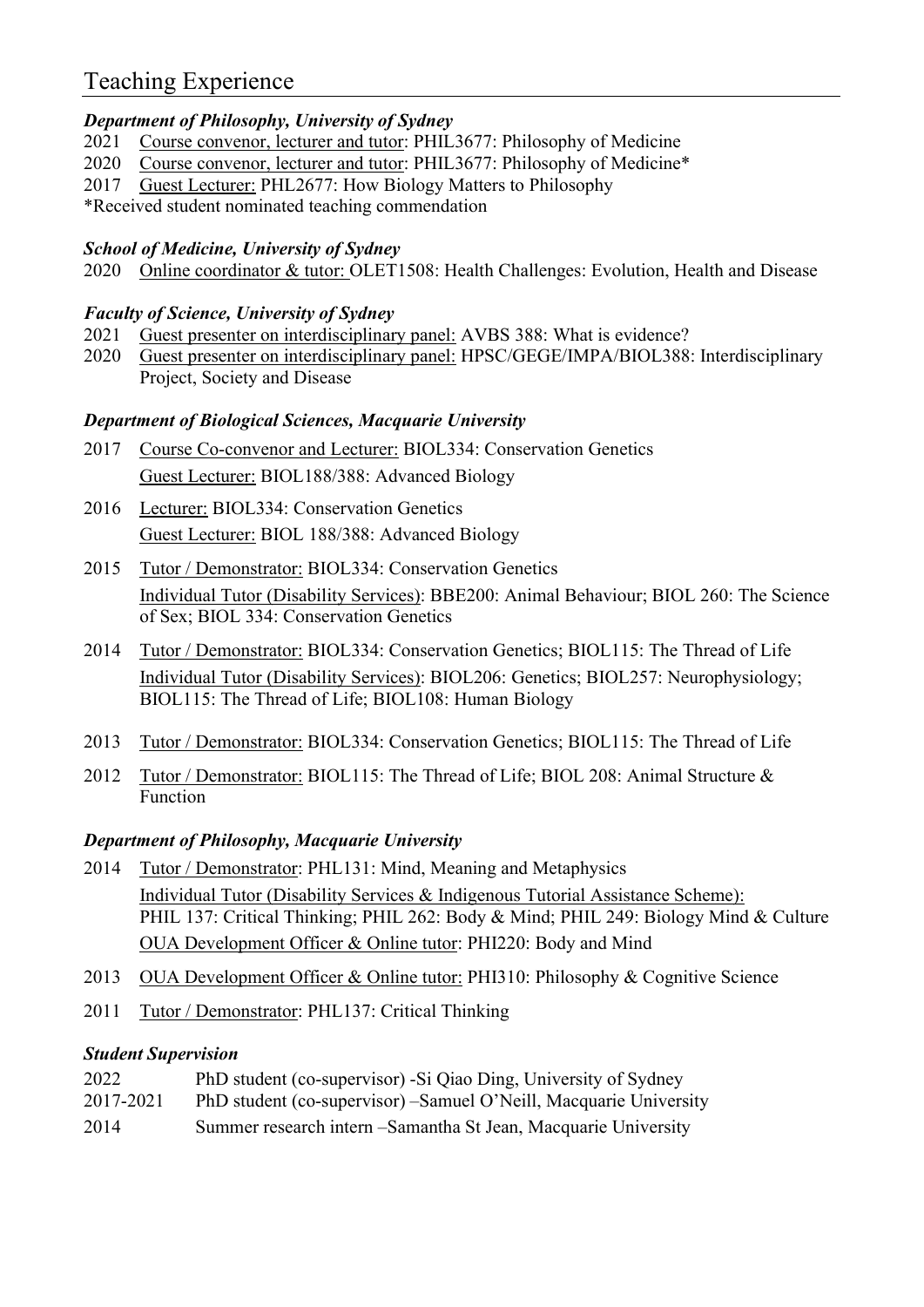Interview: De-extinction. Triple J Breakfast with Sally and Erica September 2020. Interview: What can genes tell us? The Philosophers Zone, ABC Radio National May 2020. Genetic test for gay genes misleading and dangerous. The Conversation. Nov 2019. Interview: De-extinction and the biodiversity crisis. Triple J Arvos with Veronica & Sally. Apr 2018. Fear-mongering is scary, not genetic technologies themselves. The Conversation. February 2017. Interview: Direct to consumer genetic testing & de-extinction. Eastside FM Tuesday Drive Apr 2017 Nature versus Nurture: Some new thoughts on an old debate. Lead story for educational resources newsletter for teachers. Jan 2017 Radio interview: Genetics, inheritance and education. ABC radio 702 August 2016. Genes are not destiny: environment and education still matter when it comes to intelligence. The Conversation. August 2016. Radio interview: Nature via Nurture 3CR Radio "Radical Philosophy" Segment. November 2015. Radio interview: Genetics, Memory and Inheritance. 3AW Radio "Breakfast Break" Nov 2014. When is an Animal not an animal? Research Ethics Draws the Line. The Conversation. Jan 2014. Explainer: What is Heritability? The Conversation. December 2013.

## Outreach / Volunteer Work

|      | 2016 – present Sydney Metropolitan Wildlife Service rescuer and carer                                                                                                         |
|------|-------------------------------------------------------------------------------------------------------------------------------------------------------------------------------|
| 2018 | Lecturer and Demonstrator for: 'Genetics: Solving Global Challenges' Professional<br>development course for secondary school teachers (NSW Education Standards<br>Registered) |
| 2017 | Reading Group Convener: Theory in Biology Reading Group – Macquarie University                                                                                                |
| 2014 | Adjudicator and demonstrator –North Sydney High School Philosothon                                                                                                            |
| 2014 | Guest teacher – Tuggerah Lakes High School biology department                                                                                                                 |
| 2013 | Adjudicator and demonstrator –North Sydney High School Philosothon                                                                                                            |
| 2012 | Guest teacher - Genetics and Cell Biology St Andrews Cathedral School outreach                                                                                                |

## Professional Service

Review Editor: Frontiers in Conservation Science

Guest Editor: History and Philosophy of Biological and Biomedical Sciences. Special Issue on the History and Philosophy of Quantitative Genetics (2019-2021)

Referee: Biology and Philosophy • Philosophy of Science • Studies in the History and Philosophy of Science • European Journal for Philosophy of Science • Behavioral Ecology and Sociobiology • Microbiome • Behavior Genetics • TOPOI • Journal of Social Psychology • Erkenntnis • Philosophy, Theory and Practice in Biology • Theoria • Genes

Honours Thesis Examiner: Department of Philosophy, University of Wollongong (2021)

Topic Leader: Conservation Toolbox Project. Philosophy of Conservation Section (2020-present)

Panel Member: Evolutionary Science Forum and White Paper Committee, AAS National Committee for Ecology, Evolution & Conservation (Dec 2019-Dec 2020)